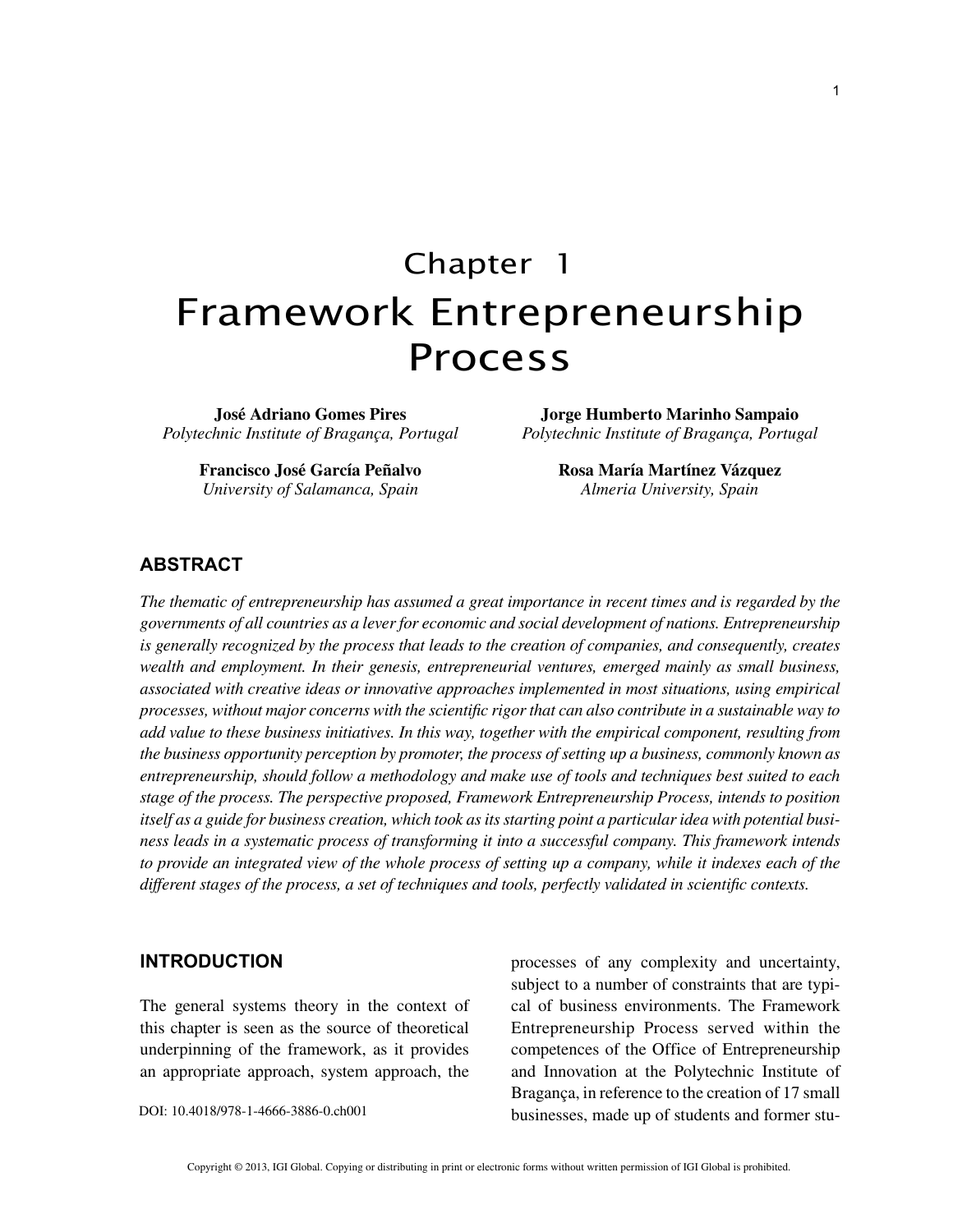dents of this institution of higher education in a period of four years of activity. The concept about entrepreneurship comes from French vocabulary "Entrepreneur" and means that any individual has ability prepared to take risks and start something new. It is believed that this term must have been created in the seventeenth century, when the writer, and French economist, Richard Cautillon (1680- 1734) distinguished the individual entrepreneur; as one who established contractual arrangements with the Government for the supply of products or services, the individual capitalist who owned the capital. The origins of entrepreneurship dates back to economic liberalism, and derived from the reflections of the thinkers at that time, they were known as advocates of the "*Laissaz-faire, Laissaz-Passer*". According to the view of Economics Students, the activity of the economy was reflected by free market forces and competition and entrepreneurship is the engine that directs innovation and promotes economic development.

By default and in accordance with the economist approach, the entrepreneur is the individual who risks in the business sense, creates companies, wealth, workstation, at least he helps to economic and social development. The entrepreneurship, as the primary result of entrepreneurship activity, is one of the main levers in social modern economies that won even more relevance, because of the economy and financial recession that happened at the end of the first half XXI century, that emerged from the financial markets in the middle of 2007 and now extends the several parts of the economy. Throughout the world has sought to promote entrepreneurship should be, such efforts, the relationship between this process and economic progress (Ferreira, Santos & Serra, 2010). The new and small companies generate more workstation. However, the positive effects of entrepreneurship in society are not limited to job creation, but also the contribution to innovation. By way of example will be able to refer new business generated in academic environments, which is the default technology-based, generate new standards of competition among incumbents, forcing them to improve their processes and products to be more efficient, effective, competitive and flexible in adopting new technologies and methods.

The entrepreneur is the true agent of creative destruction advocated by Joseph Schumpeter (1935). USA can keep the twenty-first century the same level of development achieved in the late twentieth century, thanks to the increase recorded at the level of small and medium enterprises, which grew from 18 million in 1990 to 30 million in 2000. In last decades of the XX century, more than 90% of new workstation in the USA was created by small and medium enterprises.

The specialty literature, the importance of entrepreneurship for economic development of regions and improving the living conditions of populations is addressed by several authors, (Low & MacMillan, 1998), (Gartner, 2001).

Others authors maintain that the issue of entrepreneurship should be studied very carefully, given the economic and social importance that has come to take in recent times.

It should be mentioned, by way of example, the number of small and medium enterprises created in the U.S. in the last fifty years. In 1955, there were 4.5 million small businesses equivalent to a ratio of one for each 38 inhabitants. In 1965, the ratio has evolved into one pair every 29 inhabitants. In 1975 there was one company for each 26 inhabitants in 1998 and had a company for each 26 inhabitants (Antão, 2009).

According to the opinion of Henrekson (2002), the importance of entrepreneurship is due mainly to three reasons, which are:

- 1. The creation of employment, including self-employment,
- 2. Innovation, and
- 3. Wealth creation.

History has demonstrated, over time that entrepreneurship, innovation and development are mutually reinforcing concepts in the sense